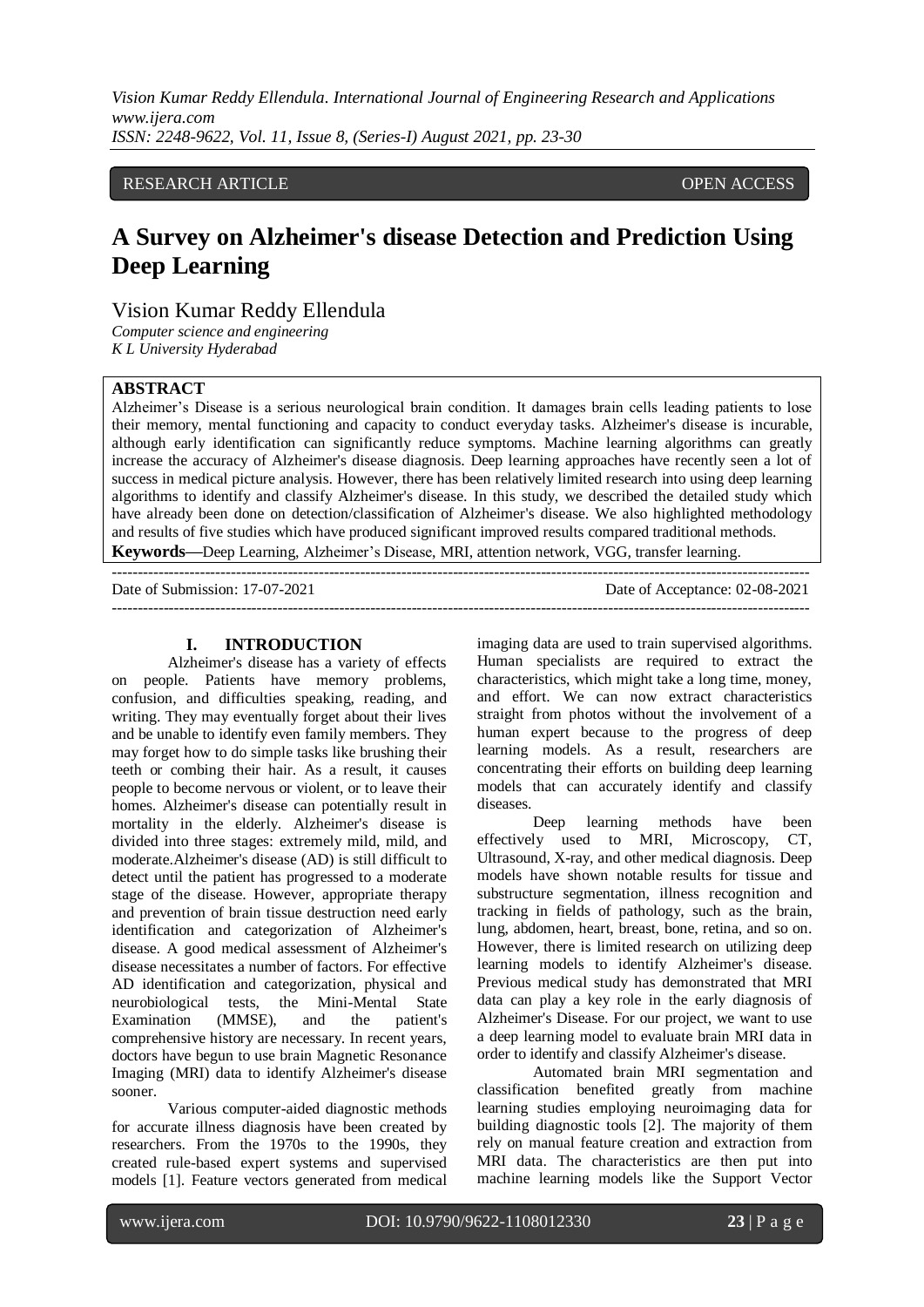Machine and the Logistic Regression Model, among others. These multi-step designs are difficult to implement and rely heavily on human expertise. Furthermore, datasets for neuroimaging research are typically tiny.

Image recognition databases used for object identification and classification often include thousands of pictures, whereas neuroimaging databases usually have much less than 1000 images [3]. However, a large number of pictures is required to create strong neural networks. Because big picture databases are scarce, developing models that can learn valuable characteristics from a small dataset is critical.

## **II. LITARATURESURVEY**

Since 2000, there have been several published techniques in the field of machine learning, with a focus on Alzheimer's Disease. After 2013, researchers began to investigate novel designs in neural networks, and deeper models became popular, particularly in medical image processing [1]. As can be observed in Figure 1, the relevance of deep learning in AD detection was disclosed at that time, and published articles in this area rose significantly in 2017.



**Figure 1**: Paper published in past years based on AD.

Deep learning systems have showed revolutionary performance in recent years. Following the success of deep learning in categorizing 2D natural pictures, a growing number of research have sought to apply deep learning to medical imaging [4, 5]. Deep learning models, particularly CNNs, can uncover latent or hidden representations in neuroimaging data, establish connections between various regions of an image, generate overall cognition, and efficiently capture disease-related pathologies [1]. However, due to the complexity of AD-related medical pictures, researchers still have a long way to go before they can use deep learning algorithms to identify the disease.

Deep learning models have been effectively applied to a variety of medical imaging studies, including structural MRI, functional MRI (fMRI),

PET, and Diffusion Tensor Imaging (DTI) [6]. The most common diagnostic modality for AD diagnosis, according to our literature review, is MRI, which led us to focus on MRI scans in this research. Although many research has used deep neural networks to train from scratch, it is frequently not possible to utilize deep models because convergence takes too long and a large dataset is required [7]. Although image classification datasets for item classification generally include millions of pictures, neuroimaging databases usually have only hundreds of images, resulting in overfitting problems. In practice, it's typical to utilize pre-trained CNNs for one domainspecific job as the initialization phase, then re-train them for other tasks by fine-tuning their final layers [8, 9].

This is because the bottom layers of CNNs include more general properties that may be transferred from one application area to another and are helpful for a variety of jobs. This approach, dubbed "transfer learning," has shown to be a useful tool for training a vast network without overfitting. Transfer learning, especially for cross-domain tasks, has been shown to be faster and produce better results than training from scratch [10, 11].

Gupta et al. [12] used a 2D CNN with one convolutional layer and a max-pooling layer, followed by a neural network with a single hidden layer for classification following feature extraction using a sparse auto-encoder, to develop a first transfer learning technique for AD diagnosis using deep learning. They showed that training the autoencoder with natural pictures improves classification performance in subsequent layers.

Aderghal et al. [13] developed a transfer learning technique in which three 2D CNNs with two convolutional layers were trained on only three slices in the center of the hippocampus area of some MRI images. With a limited number of DTI pictures, they used transfer learning to apply models that had been trained on MRI images to the target DTI dataset rather than starting from scratch. They eventually merged all of the networks and used a majority vote technique to get a final choice.

Numerous researches have been done on developing AD detection based on two dimensional VGG16 deep network that take coronal slices of MRI images as input[14], median axial slice using ResNet18 [15] and for 3 axial slices Inception-V3 is used [16].Few researches have also been done using Ineption-V4 which consider entire MRI slices set [17, 18].

In this study, we have described and compare five different deep learning experiments which detects Alzheimer's disease.

### **Model 1:**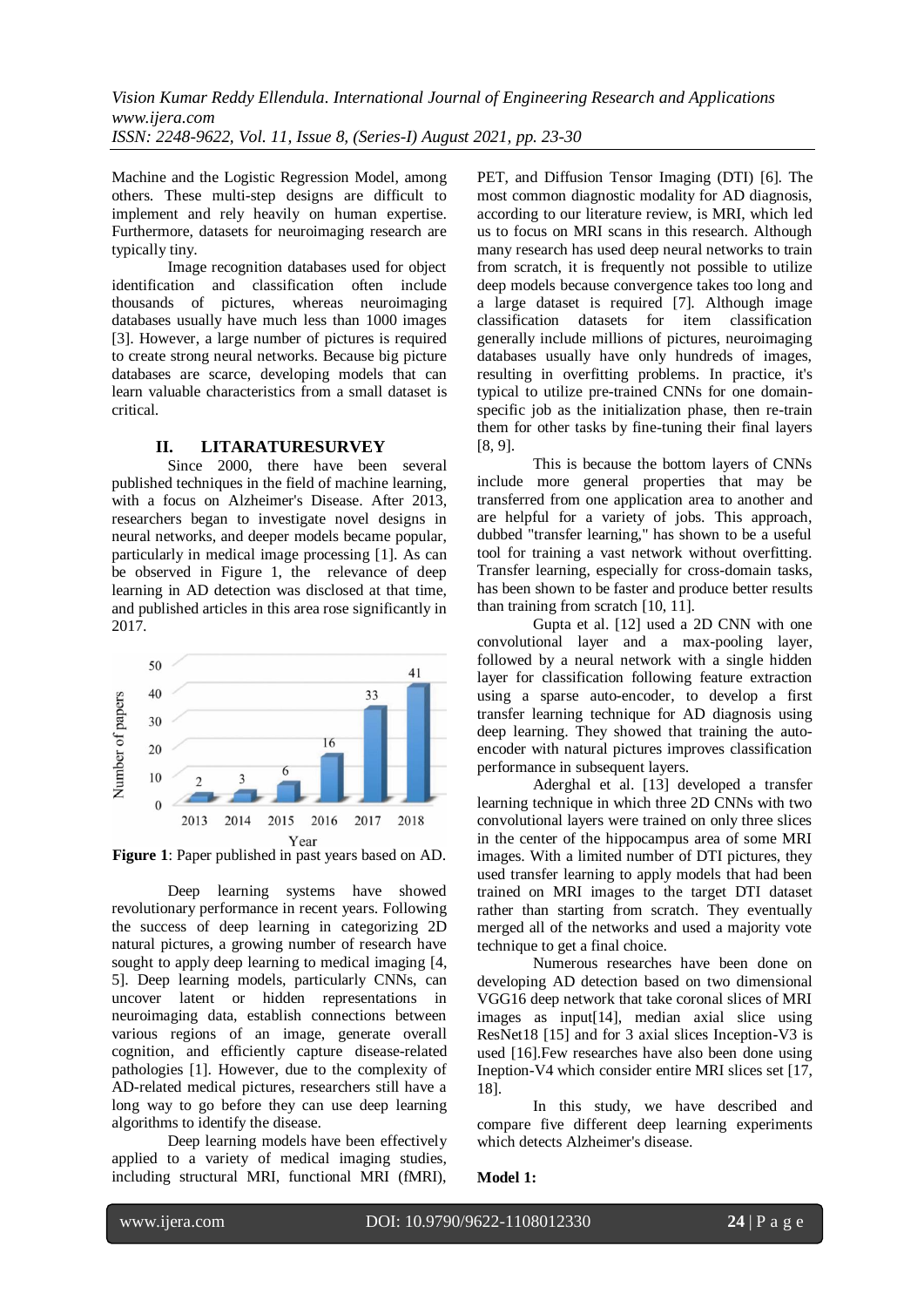*Vision Kumar Reddy Ellendula. International Journal of Engineering Research and Applications www.ijera.com ISSN: 2248-9622, Vol. 11, Issue 8, (Series-I) August 2021, pp. 23-30*

This study's goal is to employ mobility data and deep learning models to determine the stage of Alzheimer's disease (AD) patients [19]. This method makes it easier to keep track of the condition and take action to ensure the best possible therapy and avoid consequences. The researchers used data from 35 Alzheimer's patients who were tracked for a week at a childcare facility using cellphones. Each patient's data sequences recorded the accelerometer changes while doing everyday activities and were tagged with the illness stage (early, middle or late). The proposed technique analyzes these time series and recognizes the patterns that distinguish each step using a Convolutional Neural Network (CNN) model.

The major goal of the proposal is to develop a methodological technique that will allow us to detect the stage of Alzheimer's disease using accelerometer data on patient movement. The approach takes into account the usage of an accelerometer smartphone to collect data on movement. The goal is to avoid using wearable sensors, which can be uncomfortable and obtrusive for patients. As a result, the technique should prevent difficulties caused by the patient unintentionally

altering the orientation of his or her smartphone in his or her pocket.

#### *CNN-based approach*

Convolutional Neural Networks are data analysis models that specialize in multidimensional data such as time series, pictures, and so on. They create a series of feature maps by extracting simple data features (such as vertices and edges in pictures) in the first layers and arranging them into more complex patterns in the second levels (e.g., geometric shapes). Convolutional procedures with trainable kernels are used to the layer's input to produce these feature maps. Nonlinear transformations and pooling are two functions that work together to help the network converge. Following that, a forecast is made based on the feature maps that have been analyzed (typically using completely linked layers). The authors employed multiple convolutional layers with ReLU transformations and average-pooling to solve this problem. Furthermore, they adopted a 1 dimensional design for the CNN in order to operate with time-series. Architecture of proposed CNN is shown in Figure 2.



**Figure 2:** Developed CNN architecture

#### Dataset:

The data were gathered from the AFAC daycare facility for Alzheimer's disease patients in Santander (Spain) [20]. 35 patients took part in this trial, and their activity was tracked for a week at the facility. Each patient was projected to spend an average of 6 hours each day at the daycare center. Patients have complete flexibility to create their daily activities in the childcare facility during this period. Experimental Results

Table 1 depicts the outcomes ofvarious setups used.

The Base model produces the greatest results, with a mean accuracy of 90.91 percent. Several inferences may be drawn from the table:

 Batch normalization substantially aids the training stage by reducing overfitting and resulting in a better result.

 A high dropout rate also aids the model's performance by boosting generalization and avoiding overfitting.

| <b>Table 1:</b> Experimental results of proposed method |  |  |  |
|---------------------------------------------------------|--|--|--|
|---------------------------------------------------------|--|--|--|

| Configuration | Loss                 | Accuracy             | F <sub>1</sub> -Score |
|---------------|----------------------|----------------------|-----------------------|
| Base model    | $0.4509(\pm 0.2161)$ | $90.91\% (\pm 4.95)$ | $89.7\%(\pm 5.58)$    |
| No B. Norm.   | $0.5227(\pm 0.1749)$ | $85.75\%(\pm 3.26)$  | $83.89\%(\pm 3.55)$   |
| Dropout $0.5$ | $0.4728(\pm 0.2285)$ | $87.80\%(\pm 4.28)$  | $85.40\% (\pm 4.39)$  |
| Dropout 0.25  | $0.6188(\pm 0.2117)$ | $85.44\%(\pm 3.01)$  | $84.25\%(\pm 3.86)$   |
| Max-pooling   | $0.4919(\pm 0.2264)$ | $87.18\%(\pm 4.40)$  | $86.17\% (\pm 4.54)$  |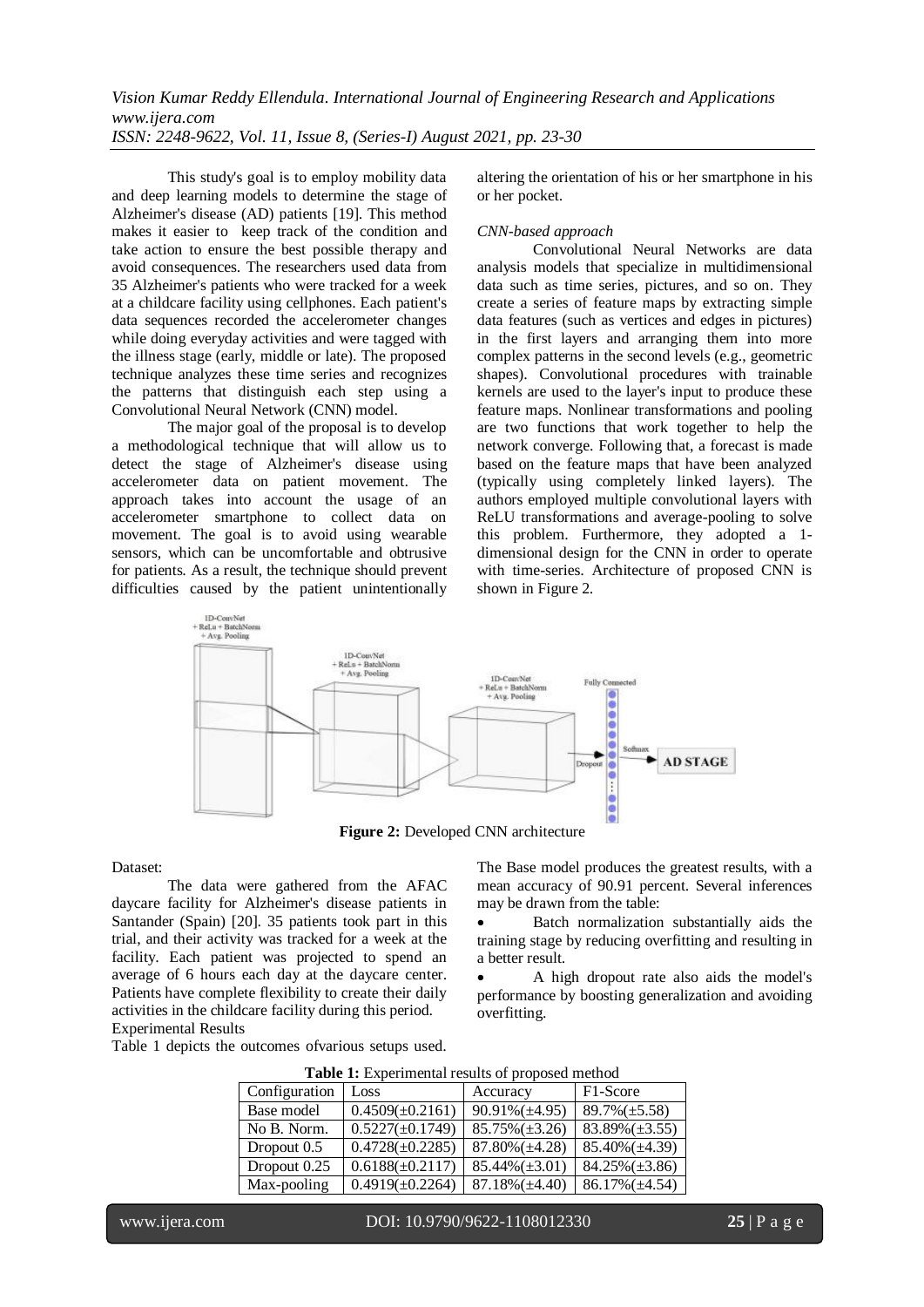## **Model 2:**

In this study a framework forAlzheimer's disease detection and classification is proposed. Authors developed a deep model inspired by Inception-V4 network [21]. The input is sent via a stem layer after it has been pre-processed. Several 3\*3 convolution layers, a 1\*1 convolution layer, and a max pooling layer make up a stem layer. There are seven 3\*3 convolution layers and two filterexpansion layers (1\*1 convolution layer) linked in various levels. The architecture of proposed model is shown in Figure 3.



Figure 3: Block diagram of proposed method.

Dr. Randy Buckner of Harvard University's Howard Hughes Medical Institute (HHMI), theNRG (also known as Neuro informatics Research Group) at Washington University, and the Biomedical Informatics Research Network (BIRN) created the OASIS dataset [22]. The database consists of 416 individuals whose age belongs to the range from 18 to 96 years, with 3 or 4 T1-weighted MRI images available for each. It also includes data from around 100 individuals having very mild to severe Alzheimer's disease who are above the age of 60.

The suggested model is significantly quicker, taking less than an hour to train and test for Alzheimer's disease detection and classification using the OASIS dataset. All prior conventional approaches pale in comparison to this performance. Human specialists would need weeks to examine and classify all of the MRI data. In our model, no human hand-crafting is required for feature creation.

|  |  | <b>Table 2:</b> Performance results of 5-fold cross |  |  |
|--|--|-----------------------------------------------------|--|--|
|  |  | $\ddot{\mathbf{u}}$                                 |  |  |

| validation using OASIS dataset. |                |           |  |
|---------------------------------|----------------|-----------|--|
| Epochs                          | Traditional    | Developed |  |
|                                 | <b>Network</b> | Model     |  |
| Five                            | 60%            | 71.25%    |  |
| Ten                             | 64%            | 73.75%    |  |

## **Model 3**

By integrating 2D CNNs with LSTM, the scientists hope to incorporate spatial relations among 2D MRI slices. The ADNI research provided the dataset. After an initial phase of feature extraction using a CNN model pre-trained on ImageNet and re-trained on the ADNI dataset, the authors used an LSTM architecture to collect valuable information for AD detection on a sequence of images.

The LSTM is a recurrent neural network with a more sophisticated structure than a recurrent neural network. It has three gate units: a forgetting gate, an input gate, and an output gate, as well as a memory cell unit. To evaluate the performance of each CNN, authors performed tests on multiple models using different combinations of CNN and LSTM to see which model is more accurate on our dataset. The authors also experimented with singleview and Multiview techniques to determine which is more discriminative in AD detection and whether the Multiview strategy is more accurate. Figure 3 depicts these configurations.

On axial, coronal, and sagittal perspectives, Results describes the classification performance of various CNNs + LSTM. Each CNN was in charge of extracting features from each picture slice, whereas the LSTM network was in charge of determining the relationship between image sequences for each subject and making a judgment based on all input slices rather than each slice.An improvement in the accuracy is observed when model is trained with LSTM which is 87.5%, 90.62%, 90.62%, and 90.62% for Axial, Coronal, Sagittal and Multi-view, respectively.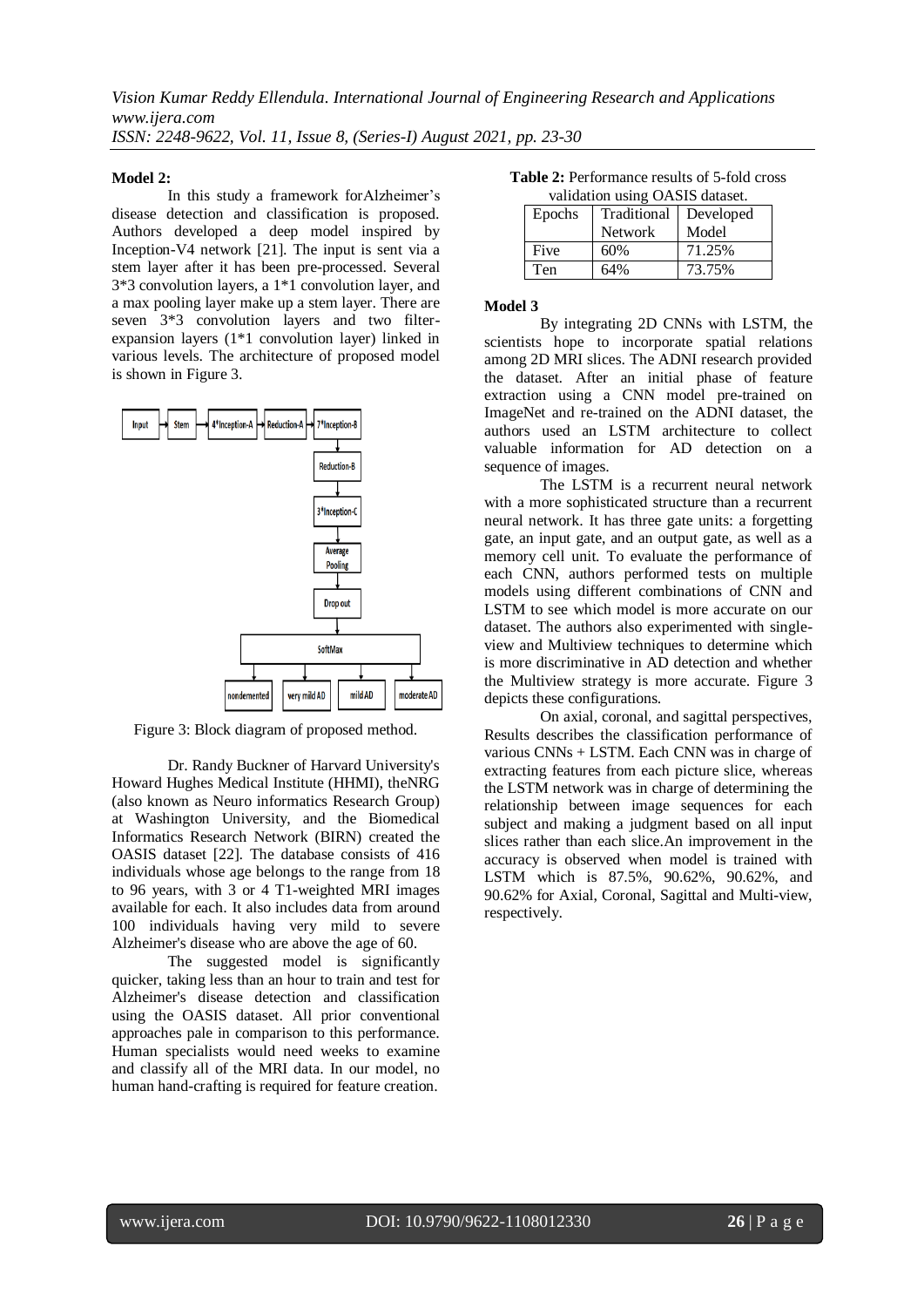*Vision Kumar Reddy Ellendula. International Journal of Engineering Research and Applications www.ijera.com*



*ISSN: 2248-9622, Vol. 11, Issue 8, (Series-I) August 2021, pp. 23-30*

Based on the axial, coronal, or sagittal perspective, the LSTM network would then make a single decision. The findings of the experiments also reveal that there are no significant differences between any of the views, albeit the coronal view is somewhat better on average.

#### **Model 4**

CNN, a type of deep learning approach, was utilized to extract characteristics from MRI imaging in this work [23]. CNN uses the human visual system to memorize and learn the edges and characteristics of visuals in order to produce the most effective recognition impact possible.

CNN has four primary structures: a convolutional layer, a pooling layer, a fully connected layer, and a classifier. The picture features were extracted using the convolutional layer, which could then be utilized to produce feature maps. The convolutional layer's number of features was reduced using the pooling layer.

Authors decreased and transferred the feature maps into a column feature map after they were ideally minimized, which simplified the parameter into an optimal quantity. The classifiers were then utilized to detect Alzheimer's disease. Figure 4 shows the architecture of deep neural network used to train the model.

The CNN models were trained for 50 epochs to assure the best execution model, and their performance was assessed on the validation group.



The differences between 2D-CNN and 3DCNN-SVM were shown using specificity, sensitivity, accuracy, and receiver operating characteristic curves (ROCs) and area under curves

(AUCs) to determine which technique produced the most efficient and dependable result. Figure 5 shows confusion matrix generated by experiment while accuracy plot is shown in Figure 6.There were no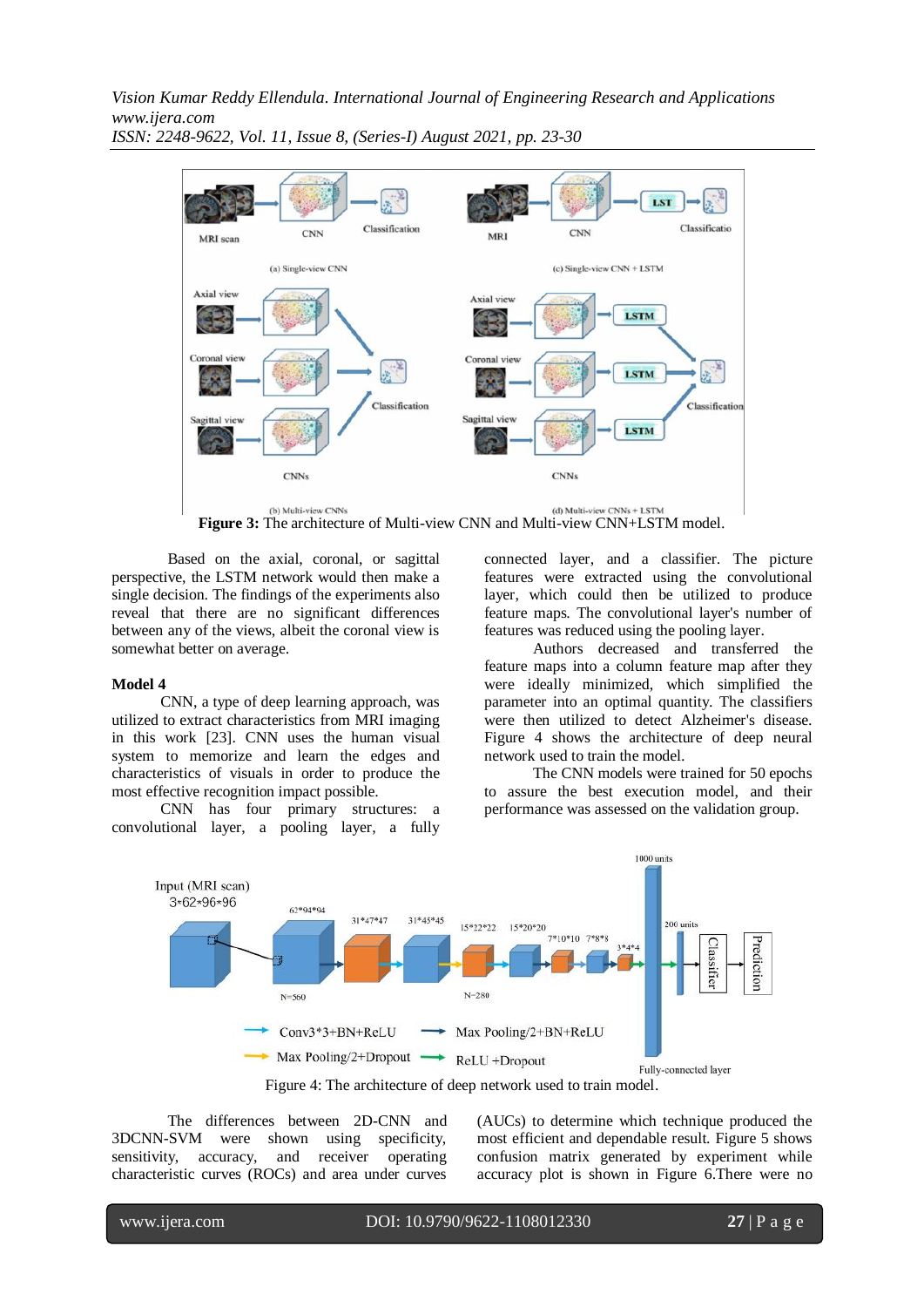*Vision Kumar Reddy Ellendula. International Journal of Engineering Research and Applications www.ijera.com ISSN: 2248-9622, Vol. 11, Issue 8, (Series-I) August 2021, pp. 23-30*

significant variations in age or gender across the three groups, according to the authors. The performance of 3D-CNN-SVM in ternary classification was substantially superior than that of others which is found to be 96.73% accurate for AD diagnoses.



**Predicted Label** Figure 5: Confusion matrix results generated by experiment



#### **Model 5**

The authors suggest a VGG-inspired network (VIN) and look at the usage of attention processes. Authors presented the Alzheimer's Disease VGG-Inspired Attention Network (ADVIAN), in which convolutional block attention modules are combined on a VIN backbone. To minimize overfitting, 18-way data augmentation is also recommended. To report the unbiased performance, ten runs of 10-fold cross-validation are performed.Architecture of proposed network is shown in Figure 7.



Figure 7: Architecture of Deep neural network

OASIS-1 dataset is used to train and evaluate the model's performance. The preprocessing is applied to dataset as shown in Figure 8.Statistical parameters are calculating as a result. Sensitivity and specificity are 97.65% and 97.86%, respectively. While model is found to be 97.76% accurate.



Figure 8: Pre-processing flow diagram

Comparison of Studies:

In all five studies, authors used state-of-theart methods to detect and classify Alzheimer's disease. It has also been observed that, experimental results produced significant results when compared to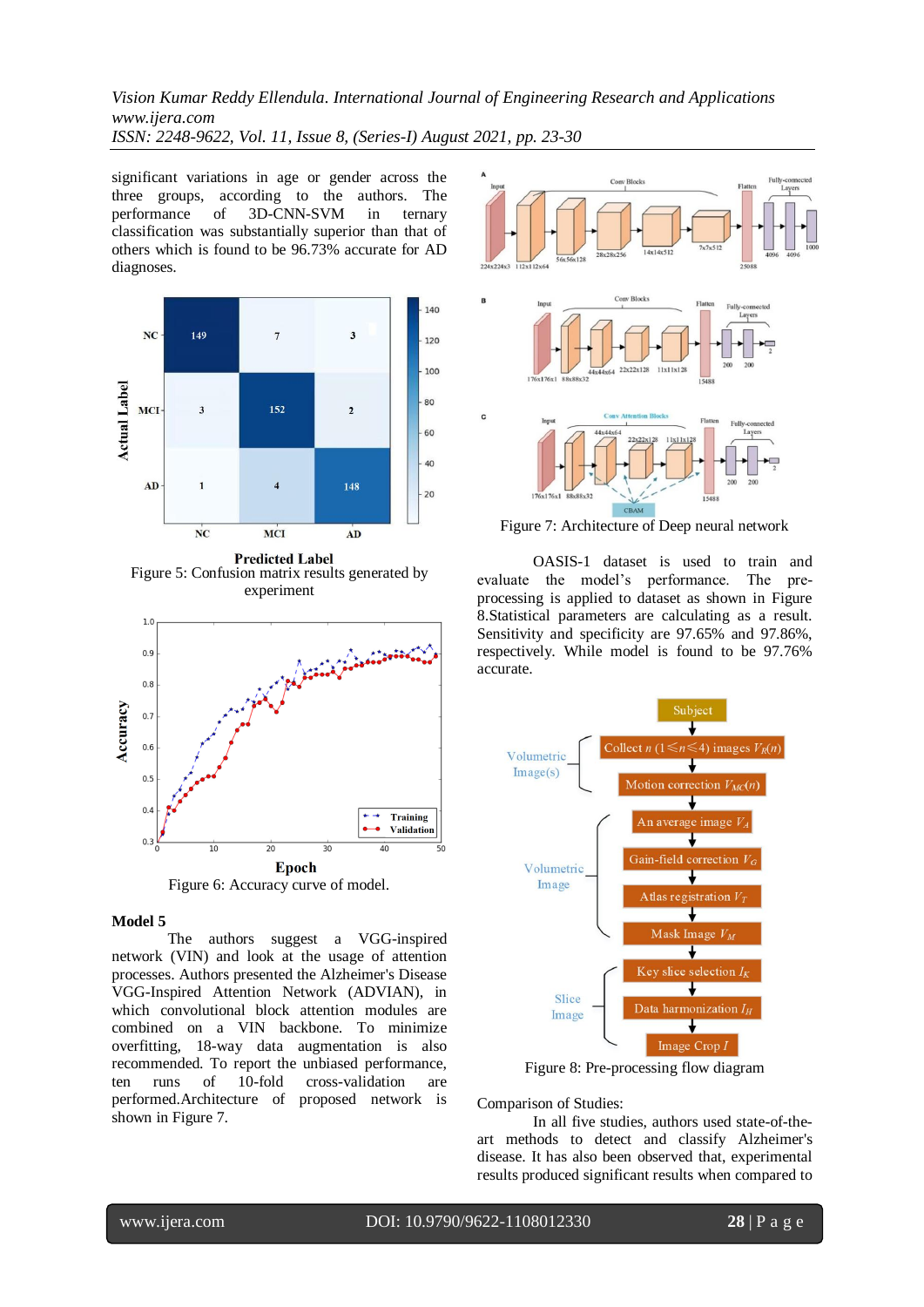*Vision Kumar Reddy Ellendula. International Journal of Engineering Research and Applications www.ijera.com*

*ISSN: 2248-9622, Vol. 11, Issue 8, (Series-I) August 2021, pp. 23-30*

traditional algorithms. Model 1 describes the effectiveness of CNN to identify stages of diseases with maximum accuracy of 90.91% using base model. While, inspired by Inception-V4, a novel deep model architecture is proposed in Model 2. Authors have reported that, proposed architecture outperform the traditional Inception model by measuring accuracy such as 64.25% and 73.75% for traditional as well as proposed model respectively. Model 3 proposed hybrid of networks such as CNNs + LSTM. Architecture is trained using MRI samples and performance is evaluated by calculating statistical parameters. In model 4, authors have proposed 3D CNN to show the difference in the performance of 2D CNN and 3D CNN. Models are trained using OASIS dataset samples and results are calculated by plotting confusion matrix. Recently, attention-based model is used to detect and classify Alzheimer's disease. Effective pre-processing techniques are used in a pipeline to reduce training time. Statistical parameters are calculated and model is analyzed by plotting ROC curves. In the results, it is reported that model can classify disease with an accuracy of 97.76% which is higher than all other models compared in this study.

# **III. CONCLUSION**

This article includes a variety of methodologies for detecting and classifying Alzheimer's disease. It also highlights recent research in this field that has been published in the literature during the last several years. Finally, we examined five studies that focused on Alzheimer's disease detection/classifications and found that they outperformed state-of-the-art methods by a substantial margin. It included experimental findings as well as the methodology used in the studies, as well as the database used for training and evaluating the model's performance.

This will assist researchers in leveraging existing functionalities of various tools, interpreting vast amounts of data, and focusing on potential improvements by selecting features appropriate for the investigation.

# **REFERENCES**

- [1]. Litjens, Geert, Thijs Kooi, Babak EhteshamiBejnordi, Arnaud ArindraAdiyosoSetio, Francesco Ciompi, Mohsen Ghafoorian, Jeroen Awm Van Der Laak, Bram Van Ginneken, and Clara I. Sánchez. "A survey on deep learning in medical image analysis." *Medical image analysis* 42 (2017): 60-88.
- [2]. Kumar, Gautam, P. ParthSarthi, Prabhat Ranjan, and R. Rajesh. "Performance of kmeans based Satellite Image Clustering in

RGB and HSV Color Space." In *2016 International Conference on Recent Trends in Information Technology (ICRTIT)*, pp. 1-5. IEEE, 2016.

- [3]. Akhtar, Zahid, Gautam Kumar, SambitBakshi, and Hugo Proenca. "Experiments with ocular biometric datasets: a practitioner's guideline." *IT Professional* 20, no. 3 (2018): 50-63.
- [4]. Ker, Justin, Lipo Wang, Jai Rao, and Tchoyoson Lim. "Deep learning applications in medical image analysis." *Ieee Access* 6 (2017): 9375-9389.
- [5]. Shen, Dinggang, Guorong Wu, and Heung-Il Suk. "Deep learning in medical image analysis." *Annual review of biomedical engineering* 19 (2017): 221-248.
- [6]. Kumar, Gautam, Debbrota Paul Chowdhury, SambitBakshi, and Pankaj Kumar Sa. "Person Authentication Based on Biometric Traits Using Machine Learning Techniques." In *IoT Security Paradigms and Applications*, pp. 165- 192. CRC Press, 2020.
- [7]. Gao, Linlin, Haiwei Pan, Fujun Liu, XiaoqinXie, Zhiqiang Zhang, Jinming Han, and Alzheimer's Disease Neuroimaging Initiative. "Brain disease diagnosis using deep learning features from longitudinal MR images." In *Asia-Pacific Web (APWeb) and Web-Age Information Management (WAIM) Joint International Conference on Web and Big Data*, pp. 327-339. Springer, Cham, 2018.
- [8]. Garcia-Garcia, Alberto, Sergio Orts-Escolano, Sergiu Oprea, Victor Villena-Martinez, and Jose Garcia-Rodriguez. "A review on deep learning techniques applied to semantic segmentation." *arXiv preprint arXiv:1704.06857* (2017).
- [9]. Su, Dong, Huan Zhang, Hongge Chen, Jinfeng Yi, Pin-Yu Chen, and Yupeng Gao. "Is Robustness the Cost of Accuracy?--A Comprehensive Study on the Robustness of 18 Deep Image Classification Models." In *Proceedings of the European Conference on Computer Vision (ECCV)*, pp. 631-648. 2018.
- [10]. Valliani, Aly, and AmeetSoni. "Deep residual nets for improved Alzheimer's diagnosis." In *Proceedings of the 8th ACM International Conference on Bioinformatics, Computational Biology, and Health Informatics*, pp. 615-615. 2017.
- [11]. Hon, Marcia, and NaimulMefraz Khan. "Towards Alzheimer's disease classification through transfer learning." In *2017 IEEE International conference on bioinformatics and biomedicine (BIBM)*, pp. 1166-1169. IEEE, 2017.